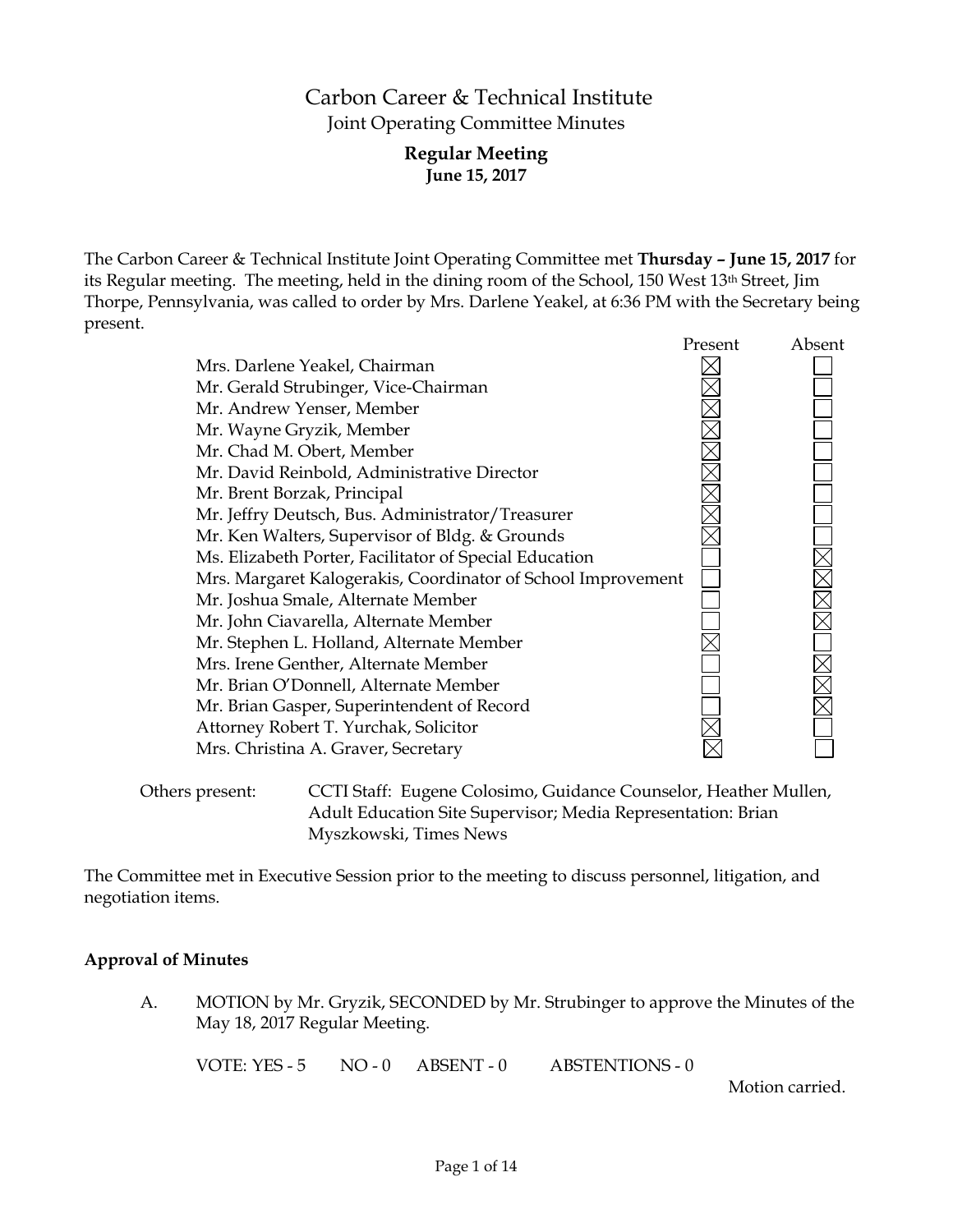### **Courtesy of the Floor to Visitors**

NONE

# **Approval of Treasurer's Report (May 2017)**

A. MOTION by Mr. Strubinger, SECONDED by Mr. Gryzik to approve the Treasurer's Report for May 2017 showing a final balance of \$6,297,962.53 in the General Fund, and \$54,720.00 in the Student Activities Account.

 $\times$ 

Mr. Strubinger - Jim Thorpe Mr. Yenser - Lehighton Mr. Gryzik - Panther Valley Mr. Obert - Weatherly Mrs. Yeakel - Palmerton



# **Approval of Payment of Bills**

A. MOTION by Mr. Gryzik, SECONDED by Mr. Yenser to approve Payment of Bills - General Fund and Other Accounts.





# **Administrative Reports**

- A. Director's Report Mr. Dave Reinbold, Administrative Director
	- a. Student Representative Report Mr. Reinbold read the following submitted report: **Student Council**
		- Members of the student council hosted their annual penny wars fundraiser, which raised \$250.
		- In conjunction with the SkillsUSA hosted car show, Student Council collected donations for pet supplies.
		- Student Council's collection of pull tabs resulted in a grand total of 97.8 pounds, which has been given to the Shriners Hospital recycling program. The technical area with the most tabs was Graphic Design with 24 pounds. A monetary donation was also shared with the Shriners Hospital.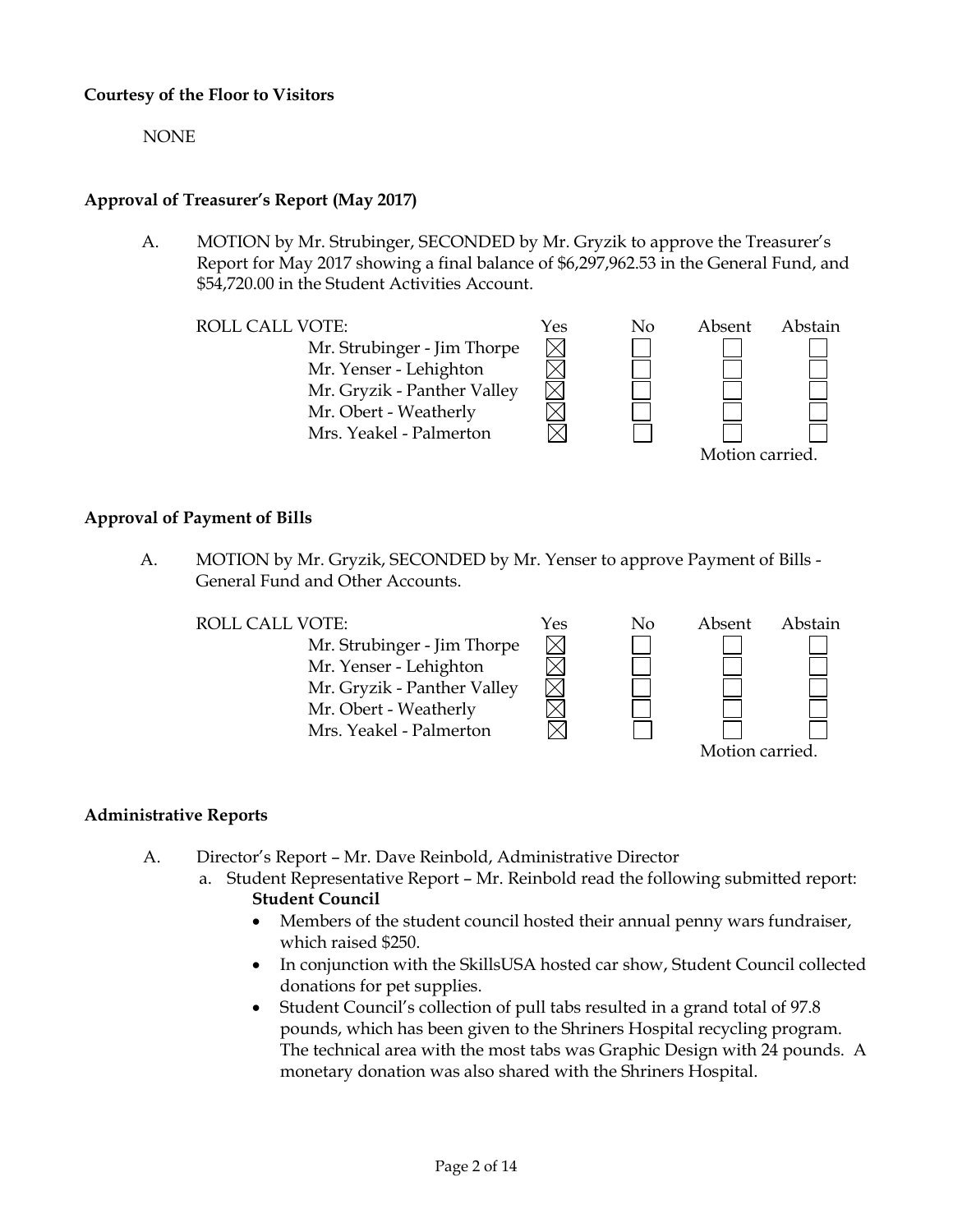# **Interact Rotary Club**

- Members held various fundraisers in the past few months. Some of the fundraisers included an egg hunt for CCTI students, crazy hat day and selling hot apple cider and hot chocolate throughout the year. A portion of their fundraising was donated to the Dimmick Memorial Library, in Jim Thorpe. On June 2nd a \$300 check was presented Rachel Hoff, a representative for the library.
- The club held elections for this upcoming school year.

# **Aevidum Club**

- The 2017 Phillip E. Cardin Memorial Scholarship was awarded to Aevidum Club member Raelyn Strohl. The scholarship is awarded to a student selected through an application and essay submission to the Aevidum Team and the Cardin Family. The criteria of the award is a student who is a member of the school's Aevidum Club and shows caring and a commitment to having your friends' and family members' backs - the main characteristics of the Aevidum message. Raelyn was awarded a certificate and a \$200 check.
- At the last Aevidum meeting for the 2016-2017 school year, our senior CCTI members of the Aevidum Club were presented with Certificates of Appreciation and Aevidum pins to be worn on their gowns at graduation.
- B. Principal's Report Mr. Brent Borzak
	- a. The 2016-2017 school year has ended successfully.
	- b. Senior awards ceremony showcased our award winning seniors and great donations from local business and industry.
	- c. Students successfully completed end of the year certification exams in their career and technical areas.
	- d. There were over sixty students with perfect attendance for the fourth marking period.
	- e. The graduation ceremony took place on June  $8<sup>th</sup>$ , with 88 students receiving diplomas on stage. The senior class, including ½ time students, had a total of 106. There were four seniors with perfect attendance for the entire school year.
	- f. There were two end of the year in-service days for staff.
	- g. Information regarding CCTI acceptance has been sent out to parents and home school districts.
	- h. Eugene Colosimo, Guidance Counselor Mr. Borzak introduced Mr. Colosimo who shared the following facts/statistics for CCTI:
		- 2017-2018 enrollment as of 06/15/2017 is 443 (59 9th grade students, 146 10th grade students, 134 11<sup>th</sup> grade students, and 104 12<sup>th</sup> grade students.
		- Number of students who tested in 2016-2017:
			- o Advanced Placement: Literature and Composition 11
			- o Advanced Placement: Calculus 9
			- o PSAT 49 (9 sophomores, 37 juniors, 3 seniors)
			- o NOCTI 96 (89% Advanced & Competent overall)
			- o NIMS 4 (all Advanced)
			- o Keystone Exam (Winter Wave): Literature 38, Algebra 83, Biology – 40
			- o Keystone Exam (Spring Wave): Literature 106, Algebra 102, Biology – 108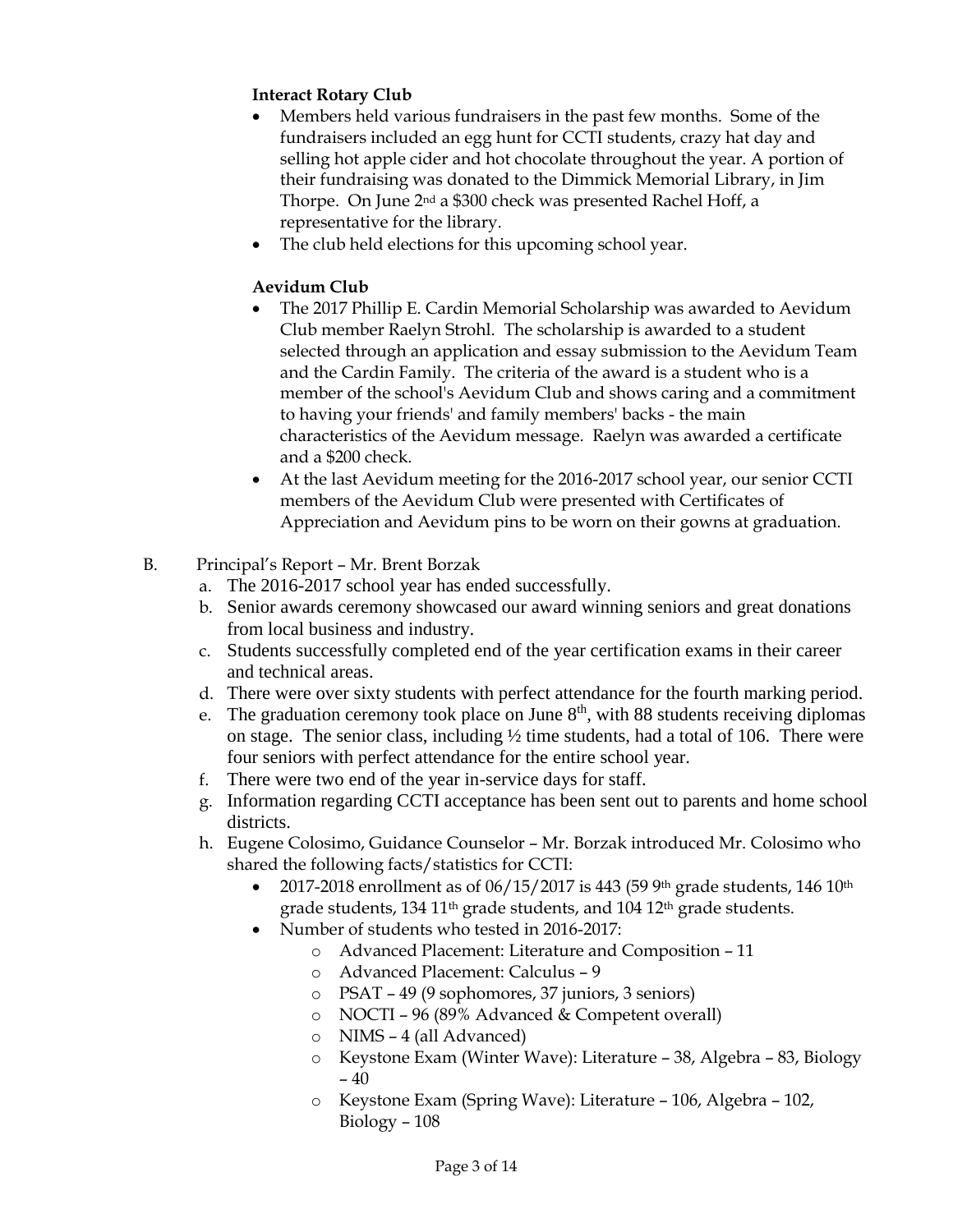- "Stepping Up" Program
	- o Administration and counselor continue to implement program
	- o Nominations made by staff to recognize students that make the right choices, display positive behavior, or go above and beyond to help others in the school or community.
- Scholarship Information
	- $\circ$  4<sup>th</sup> year in a row that a CCTI student received the Widener University Leadership Scholarship
		- 2014 Kimberly Pimble (PVSD)
		- 2015 Brittany Higgins (PASD)
		- 2016 Bailey Wright (JTASD)
		- 2017 Ashley Miller (PASD)
	- o 2nd year in a row a CCTI student received the Kovatch Scholarship
		- 2016 Miranda Green (PASD)
		- 2017 Alex Groller (PASD
- Class of 2017 Plans (Includes half-time students)
	- o 103 Students total
		- $\blacksquare$  51 Workforce (50%)
		- $-41$  College (20 4-year) (40%)
		- 3 Technical/Trade School (2%)
		- $\blacksquare$  8 Military (Army 2, Navy 2, Marines 2, Air Force 1, Coast Guard  $-1$ ) (8%)
- Mr. Colosimo also shared his summer schedule and future goals.
- Mr. Reinbold followed up by sharing that based on enrollment numbers, we had 106 students leave (graduation) and are projected to have 203 enter (new students). He also reiterated the positive recognition CCTI students receive through rewards and incentives but stated that discipline is strict, as well.
- Mr. Reinbold also shared that three (3) CCTI students started working this week at Lutron Electronics Co, Inc., Allentown. Lutron offers students tuition payment to continue their education.
- Mr. Borzak shared that four (4) senior students had perfect attendance for the 2016-2017 school year.
- C. Adult Education Report Heather Mullen, Adult Education Site Supervisor **Course Update Spring/Summer 2017**
	- Welding Technology 5 students completed
	- Spring Nurse Aide 7 Students completed
	- Intermediate CNC Operations 4 students completed
	- Personal Fitness Trainer Ongoing Online Hybrid 3 Enrolled
	- Safety Inspection Mechanic 6 completed
	- CPR/AED American Heart Association May 11 3 completed
	- ServSafe Exam Ongoing
	- Summer Cosmo Registered: 3 cosmetology students, 2 estheticians, 1 nail technician– Start Date: June 13
	- Summer Nurse Aide –Pending Enrollment Tentative June 19
	- BLS Healthcare Provider CPR July Date TBA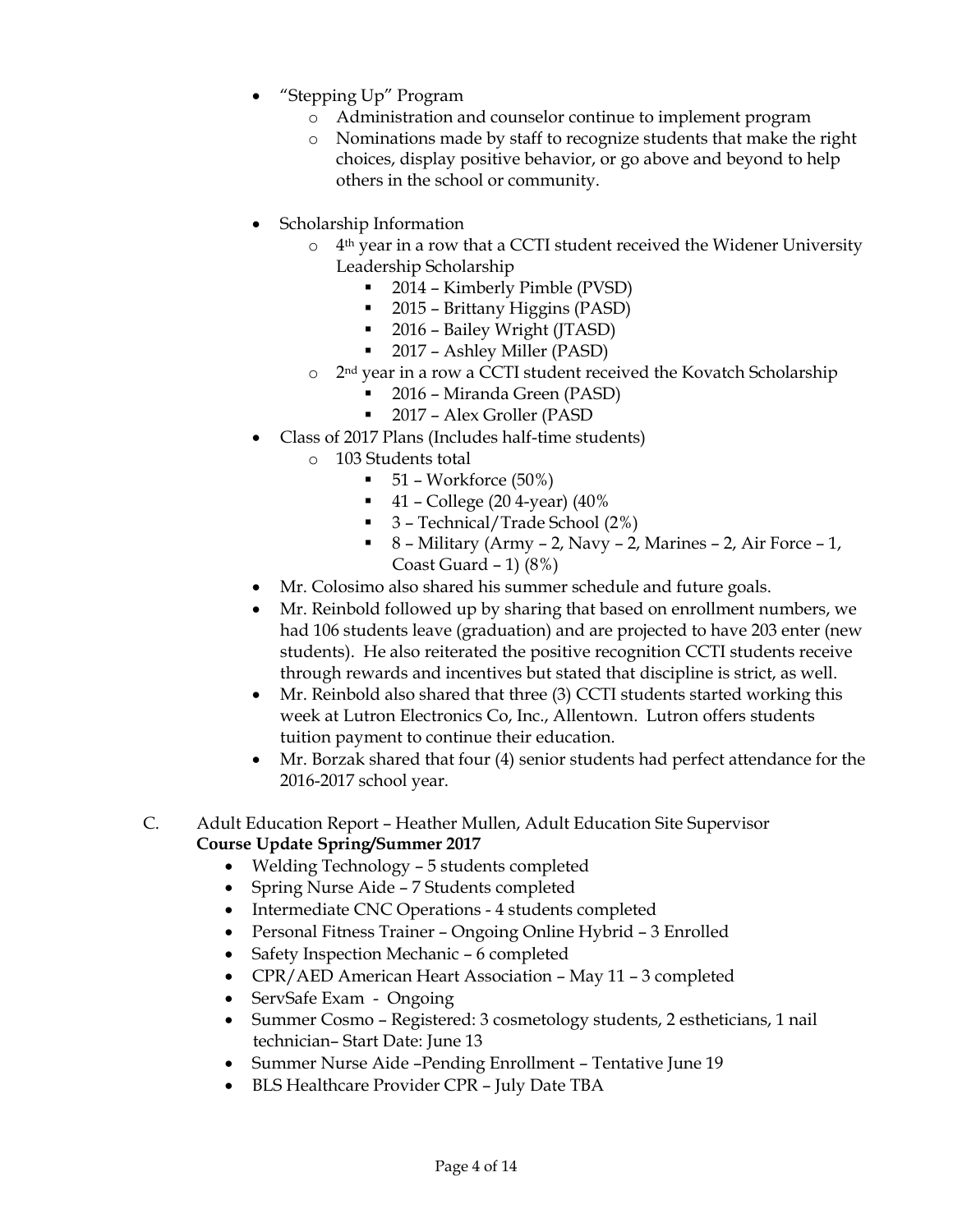### **Fall Plans**

- ServSafe Certification
- Nurse Aide Training
- HVAC
- Pharmacy Technician
- Welding Technology
- Small Gas Engine Repair
- State Inspection Mechanic
- Advanced Excel
- Personal Fitness Trainer
- Introduction to Precision Machining
- Auto Body

# **Upcoming Important Info**

- **FREE Training Opportunity – Certified Nurse Aide Orientation Prepare** for the Pennsylvania State Nurse Aide registry and begin a career as a nurse aide. Develop your understanding of the legal and ethical standards of healthcare giving; medical terminology; residents' rights and independence; infection control; and functions of human body systems. Gain supervised clinical experience and hands-on care skills with an emphasis on career awareness and job performance. Financial Aid May be Available for qualifying students. **FULL TUITION REIMBURSEMENT** FOR THOSE ACCEPTING EMPLOYMENT AT A MEDICARE APPROVED FACILITY! Call for dates.
- **Pharmacy Technician Program -** This comprehensive 50 hour program will prepare students to work as a pharmacy technician in a retail or other pharmacy setting and to take the Pharmacy Technician Certification Board's PTCB exam. Course content includes: pharmacy medical terminology, the history of pharmacy, the pharmacy practice in multiple environments, pharmacy calculations and measurements, reading and interpreting prescriptions and defining drugs by generic and brand names. Through classroom lecture and hands on labs, students will review dosage calculations, drug classifications, the "top 200 drugs", I.V. flow rates, sterile compounding, dose conversions, aseptic technique, the handling of sterile products, total parenteral nutrition (TPN), dispensing of prescriptions, inventory control and billing and reimbursement.

Course Contact Hours: 50 hours + Clinical Externship Student Tuition: \$1,199 (Textbooks included) Financial aid available for those that qualify Clinical Externship Hours: 80 hours **Course Schedule:** Tuesdays and Thursdays October 24 – December 14, 2017 5:30 pm – 9:00 pm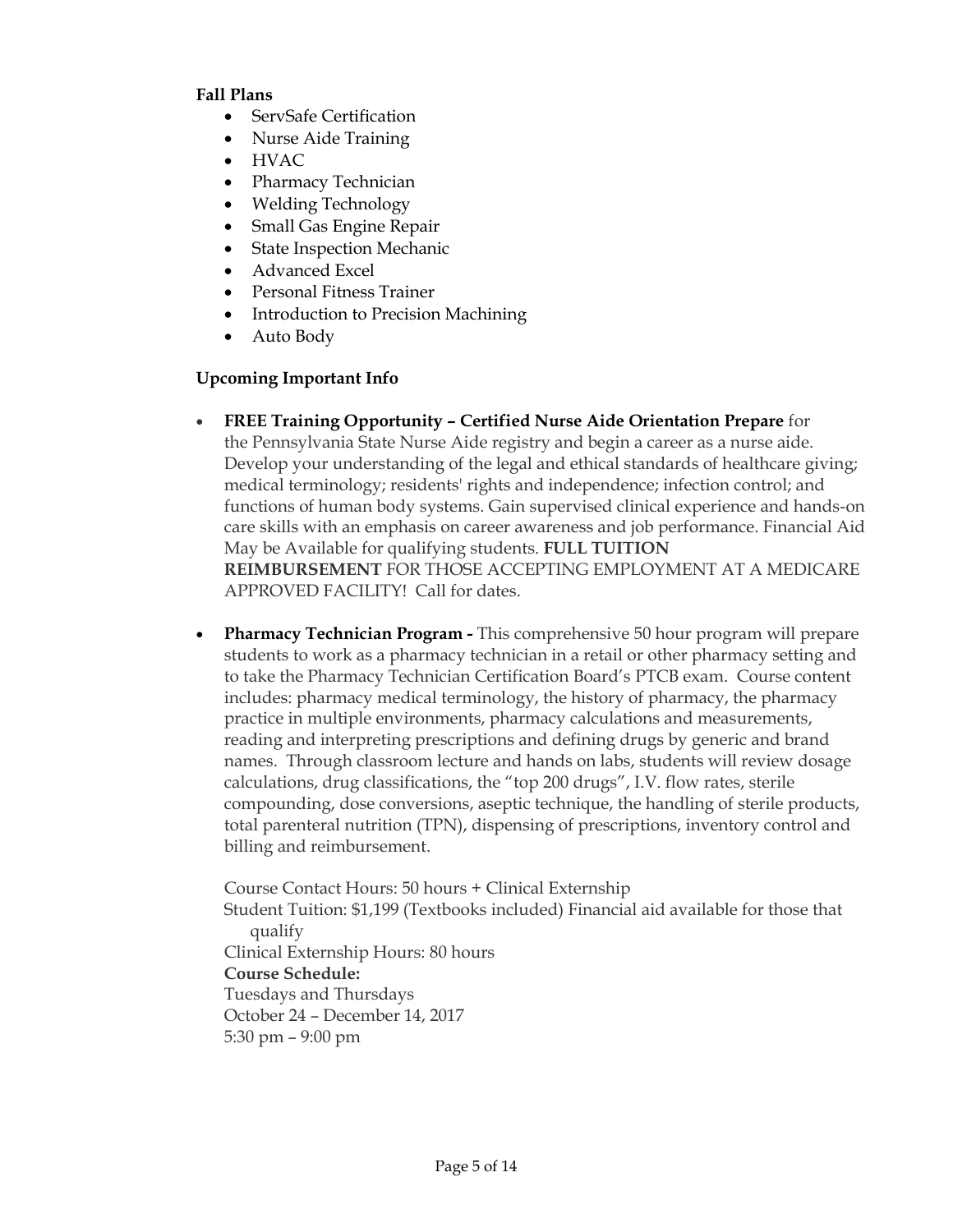# **Grant Report**

- Subcontractor with LCCC through PA Department of Ed Federal Literacy Grant to provide Secondary Diploma/College/Career Preparation instruction to 44 individuals for 2016-2017.
- The program provides FREE support for those that wish to test for the GED, prepare for college entrance, or brush up on skills for employment.
- The 2016-2017 grant year is complete no more classes offered until fall 2017.
- 57 students had active participation this school year.
- Course offerings include day and evening options in Jim Thorpe or Lehighton, and distance learning options.
- Scholarships from CCTI and Rotary offset cost for GED exam (up to \$120 per student)
	- Students are still taking advantage of this funding. 56 individual exams have been paid for.
- Planning for 2017-2018 is happening now
	- Plans include serving students at Carbon County Correctional Facility
	- Evening course at LAHS and CCTI
	- Day Class at CCTI
	- Orientations scheduled to begin in July

# **Outreach and Program Development Report**

- Professional Development/Leadership Courses for Kovatch Management-1<sup>st</sup> Training completed with 47 Managers/Supervisors – Course Evaluations were favorable and additional training has been scheduled for the fall.
- Youth Forestry Camp Discussed Auto Service and Auto Detailing for 100 hour training program during the summer at CCTI or at their facility – Cancelled – Lack of funding.
- June 14 8th Annual Community Educational/Safety Program in Lehighton
- Grant application submitted to PennEast Pipeline for \$5000 to offset tuition for HVAC students
- July 12 CCTI hosting Career Fair highlighting Healthcare Careers with CareerLink
- Sept 2017 Carbon County College & Technical Education Night

# **GED Admin – Pearson**

- Pearson Vue Testing Center for the Official GED exam
- Schedule includes at least 2 dates per month.
- Evening testing during the school year and daytime testing during the summer.
- D. Buildings and Grounds Report Mr. Ken Walters, Supervisor of Buildings and Grounds a. Enhanced Trailer/Tiny House Up-date
	- As always the building construction (Carpentry, HVAC, ECM) students closed out the year on a high note having already prepared the material lists to hit the year running in September with Windows being the next task in the construction.
	- b. Mr. Walters gave a brief explanation of the current status of the DVR system and two options for purchase to remedy.
- E. Business Administrator's Report Mr. Jeffry P. Deutsch, Business Administrator a. Business Office doing preliminary audit work for the upcoming end-of-year audit.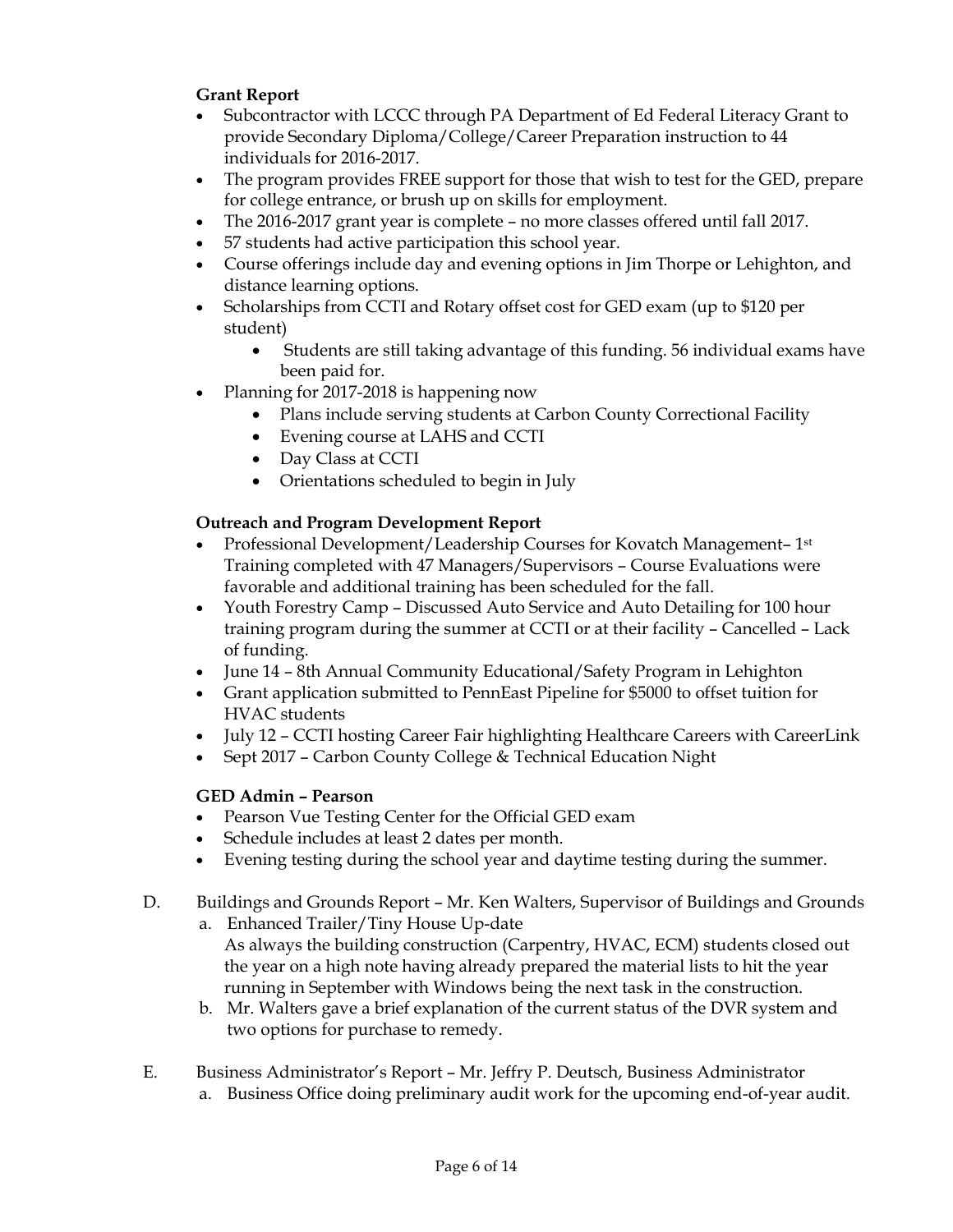- F. Goals Mr. Reinbold shared the following goals for the 2017-2018 school year:
	- Deliver a unit on personal finance for seniors (Junior Achievement)
	- Increase the number of SkillsUSA competitors at the district and state competition
	- Organize and host the first annual precision machining contest
	- Increase our number of non-traditional students
	- Maintain an active wellness committee
		- o Have already met three times
		- o Minutes can be found on the school website)
	- Maintain our NOCTI and Keystone scores
	- Improve/expand PDP lessons
- F. Future Goal career & Technical Summer Camps at CCTI (possibly 7<sup>th</sup>, 8<sup>th</sup>, and 9<sup>th</sup> grade students, possibly geared toward non-traditional students)

#### **Items of Business**

### *Personnel*

### **Joint Operating Committee Treasurer Nominated**

A. Election of CCTI Joint Operating Committee Treasurer for a one-year term – effective July 1, 2017 through June 30, 2018:

Mr. Yenser nominates Jeffry Deutsch for the office of CCTI Joint Operating Committee Treasurer, SECONDED by Mr. Strubinger.

MOTION by Mr. Yenser, SECONDED by Mr. Strubinger to close the nominations for the office of Treasurer.

Note: Jeffry Deutsch presently serves in this position.

VOTE: YES - 5 NO - 0 ABSENT - 0 ABSTENTIONS - 0

Motion carried.

The Secretary casts the ballot electing Jeffry Deutsch as Treasurer.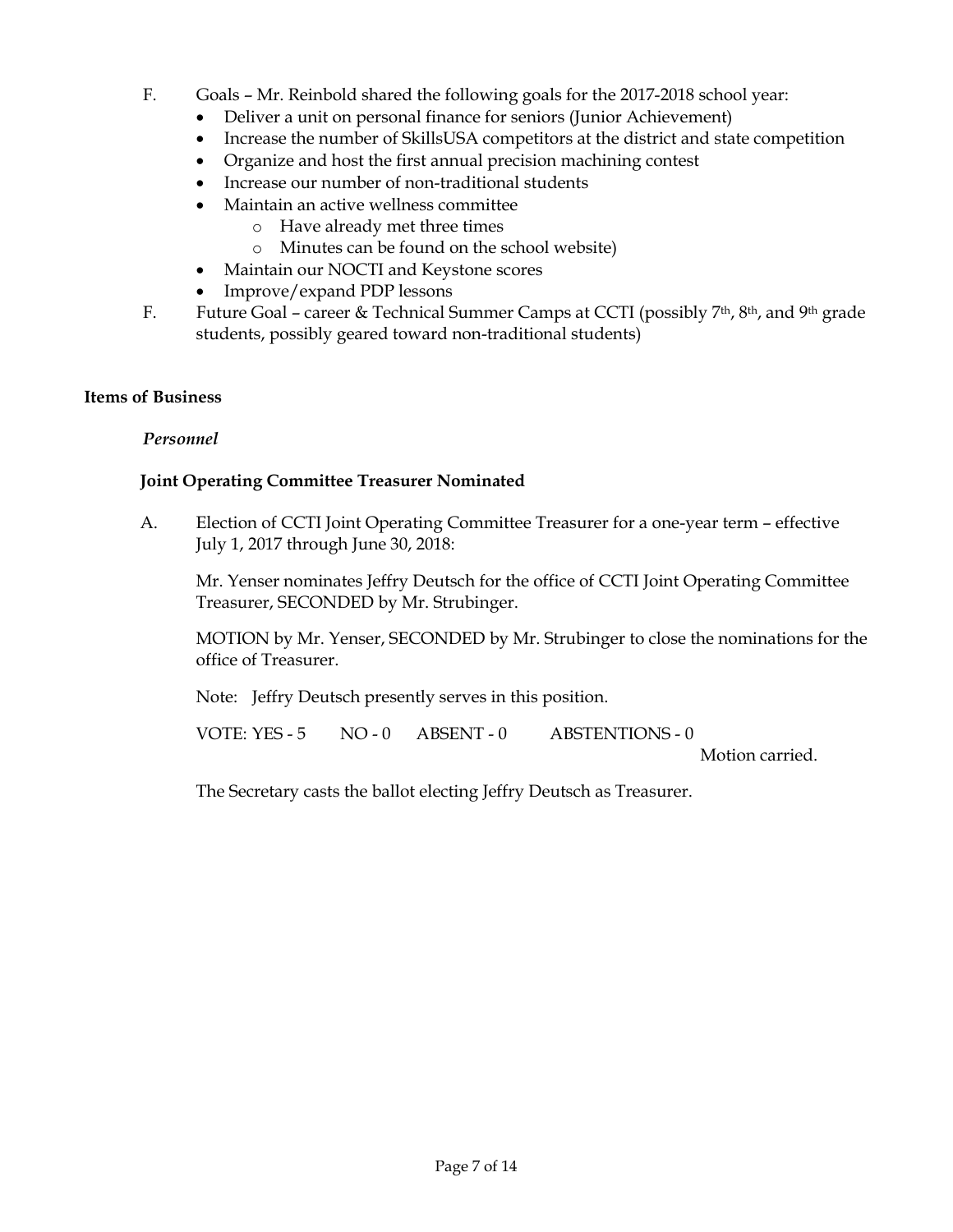MOTION by Mr. Obert, SECONDED by Mr. Strubinger that the following motions be approved:

# **Joint Operating Committee Solicitor Appointed**

B. on the recommendation of the Administrative Director, to appoint Robert T. Yurchak, Attorney at Law (Nesquehoning, PA), as the Joint Operating Committee Solicitor for the 2017-2018 fiscal year at a retainer of \$7,000 and \$100 per hour for extra work done. The annual retainer shall include those items specified in the Scope of Services and Compensation Agreement.

# **Coordinator of School Improvement Re-employed**

- C. on the recommendation of the Administrative Director, that Margaret Kalogerakis (Albrightsville, PA) be re-employed as Coordinator of School Improvement at a salary of \$38,000 on a 200 day contract for the 2017-2018 school year, effective August 18, 2017. For the school term 2017-2018 the employee shall contribute \$80.00/month toward health care expenses, effective July 1, 2017.
	- Note: Mrs. Kalogerakis has served in the position for the past twelve years and has been instrumental in student achievement gains in Keystone and NOCTI testing.

| <b>ROLL CALL VOTE:</b>      | Yes | No | Absent          | Abstain |
|-----------------------------|-----|----|-----------------|---------|
| Mr. Strubinger - Jim Thorpe |     |    |                 |         |
| Mr. Yenser - Lehighton      |     |    |                 |         |
| Mr. Gryzik - Panther Valley |     |    |                 |         |
| Mr. Obert - Weatherly       |     |    |                 |         |
| Mrs. Yeakel - Palmerton     |     |    |                 |         |
|                             |     |    | Motions carried |         |

### **Employment of Instructor for Carbon Alternative High School Diploma Program Continued**

- D. MOTION by Mr. Strubinger, SECONDED by Mr. Obert on the recommendation of the Administrative Director, to continue the employment of Ms. Angelique Yaich as Instructor for the Carbon Alternative High School Diploma Program – 6.5 hours per day for 200 days, AM and PM Class Sessions, with those fringe benefits as required by law and appropriate health care coverage, at the rate of \$29.25/hour. For the school term 2017-2018 the employee shall contribute \$80.00/month toward health care expenses, effective July 1, 2017.
	- Note: There will be no deduction from the CCTI General Fund. Many Carbon County out of school youth are serviced by this program.

VOTE: YES - 5 NO - 0 ABSENT - 0 ABSTENTIONS - 0

Motion carried.

MOTION by Mr. Obert, SECONDED by Mr. Gryzik that the following motions be approved:

# **Adult Education Individuals Approved**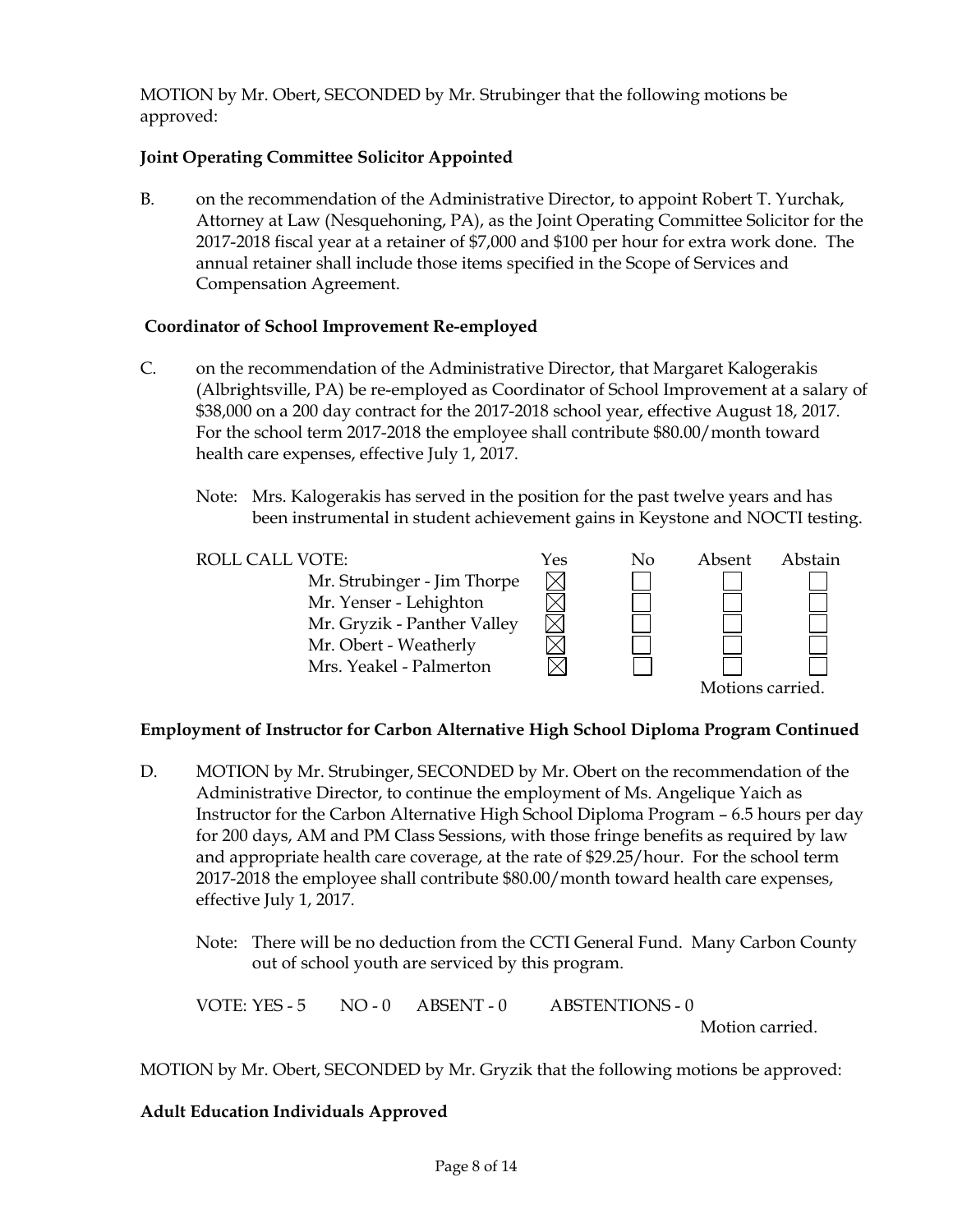E. to approve the following individuals effective July 1, 2017 through June 30, 2018:

Colleen Gooch as Adult Education Nurse Aide Instructor and Nurse Aide Coordinator @ \$33.00 per hour Diane Luicana as Adult Education GED Instructor @ \$21.00 per hour Tonia Schaeffer as Adult Education GED Instructor @ \$21.00 per hour Donna Valent as Adult Education GED Aide @ \$12.25 per hour Lisa Wargula as Adult Education GED Enrollment Specialist at \$10.75 per hour

### **Letter of Resignation Accepted**

F. to accept the letter of resignation for the position of SkillsUSA Assistant Advisor received from Lisa Walck.

### **School-Wide Co-Curricular Activities and Student Club/Organization Advisor Approved**

G. to approve the following individual as a School-Wide Co-Curricular Activities and Student Club/Organization Advisor at the established rates for the 2017-2018 school year:

SkillsUSA Assistant – Christina Graver

VOTE: YES - 5 NO - 0 ABSENT - 0 ABSTENTIONS - 0

Motions carried.

### **Substitute Custodian/Maintenance/Groundskeeper/Cleaner Personnel Approved**

H. MOTION by Mr. Yenser, SECONDED by Mr. Strubinger that the following substitute Custodian/ Maintenance/Groundskeeper/Cleaner Personnel be approved, effective June 16, 2017 through May 2018:

Stephen Brili

VOTE: YES - 5 NO - 0 ABSENT - 0 ABSTENTIONS - 0

Motion carried.

### **Letter of Appointment Acknowledged**

I. MOTION by Mr. Yenser, SECONDED by Mr. Strubinger to acknowledge receipt of the Letter of Appointment to the Carbon Career & Technical Institute Authority (filling the unexpired term of Mr. Randall Smith; 5 Year Term – January 2015 through January 2020):

Jim Thorpe Area School District – Mr. Wilmer Redline

VOTE: YES - 5 NO - 0 ABSENT - 0 ABSTENTIONS - 0 Motion carried.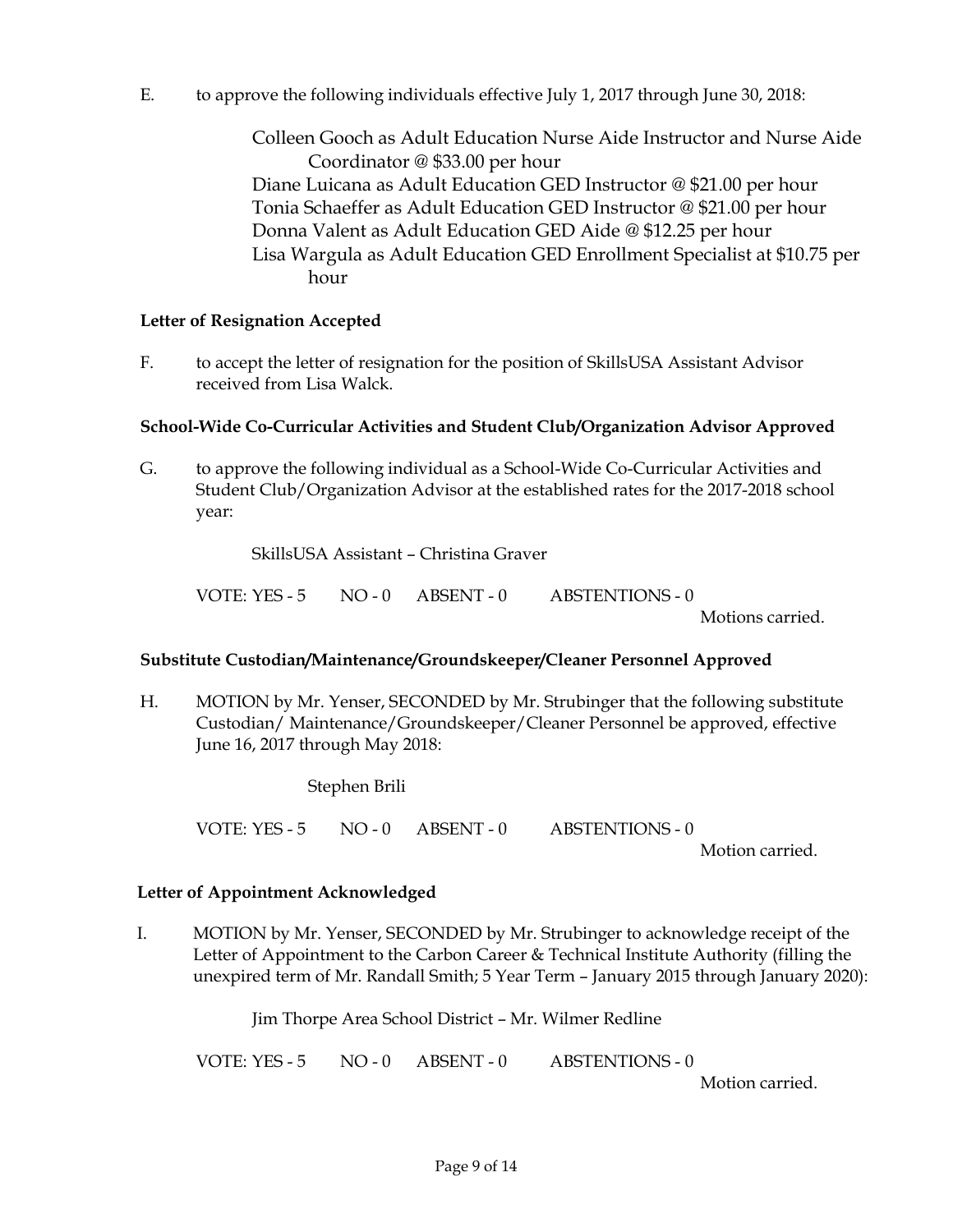# *Education*

MOTION by Mr. Gryzik, SECONDED by Mr. Obert that the following motions be approved:

# **Operation of GED Testing Program at CCTI Approved**

A. to grant approval to operate a GED testing program for the 2017-2018 school year at the CCTI school site.

#### **GED Examiners Approved**

B. that the following GED examiners be approved July 1, 2017 – June 30, 2018:

Deborah Enterline Elizabeth Schlecht Margaret Kalogerakis Lisa Wargula

#### **Operator Consortium Member Continued Duties Approved**

C. to continue duties as an Operator Consortium member of PA CareerLink Carbon County.

#### **Agreements of Affiliation Renewed**

D. on the recommendation of the Administrative Director, that the Agreement of Affiliation between the Carbon Career & Technical Institute Medical and Health Assistant/Certified Nurse Aide Program be renewed and executed for the 2017-2018 Fiscal Year, as presented:

> Mahoning Valley Nursing and Rehabilitation Center, Lehighton, PA Blue Mountain Health Systems/Gnaden Huetten Memorial Hospital and The Summit, Palmerton/Lehighton, PA Office of Dr. Jayendra Patel, Jim Thorpe, PA Heritage Hill Senior Community, Weatherly, PA The Village at Palmerton, Palmerton, PA Guardian Eldercare DBA Weatherwood Nursing Home & Rehabilitation Center Switchback Medical Center, Inc., Jim Thorpe, PA

### **Carl Perkins Career and Technology Grant Submission Approved**

E. on the recommendation of the Administrative Director that approval be granted to submit the Carl Perkins Career and Technology grant to the PA Department of Education for the year 2017-2018.

VOTE: YES - 5 NO - 0 ABSENT - 0 ABSTENTIONS - 0

Motions carried.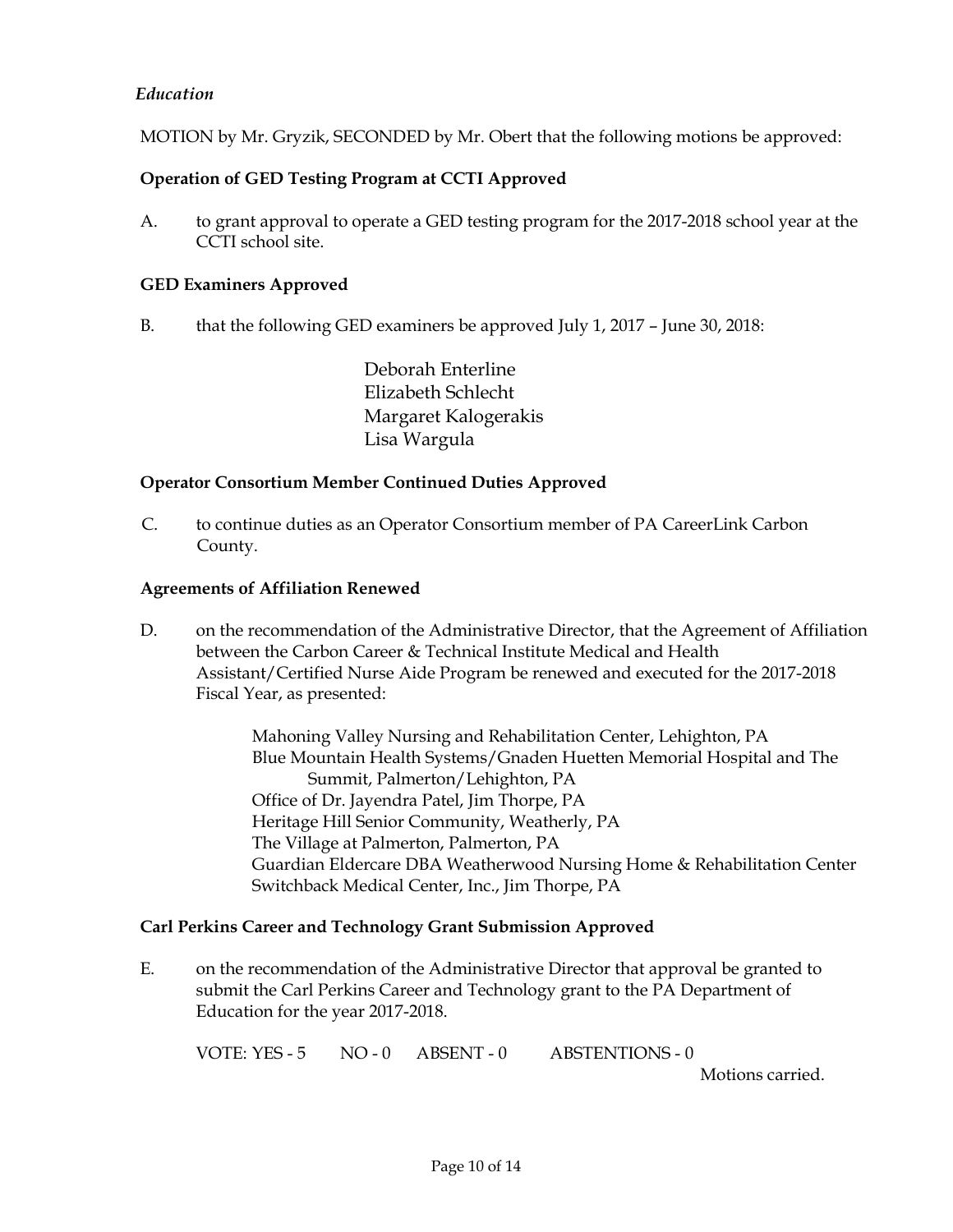# *Budget & Finance*

MOTION by Mr. Gryzik, SECONDED by Mr. Obert that the following motions be approved

# **Authorization for Payment of Bills Approved**

A. to authorize the Administrative Director to approve bills for payment from June 16 - June 30, 2017, the close of the 2016-2017 fiscal year.

#### **Authorization for Budgetary Transfers Approved**

B. to authorize necessary 2016-2017 Budgetary Transfers as a result of the final payment of bills for the close of the 2016-2017 fiscal year. Authorization is contingent upon final approval of the CCTI Joint Operating Committee at its next regularly scheduled meeting.

### **Entrance into a Contract with CDS Approved**

- C. to enter into a contract with CDS (Complete Document Solution) for approximately \$1,900/month to manage and support thirty-one (31) printers in the building.
	- Note: Based on industry averages it costs approximately \$2,700/month to manage the printers. Projected savings over a twelve (12) month contract term is \$9,700.

#### **Cosmetology Clinical Price List Approved**

D. to approve the Cosmetology Clinical price list effective with the 2017-2018 school year, as presented.



### **Video Solution Upgrade Approved**

E. MOTION by Mr. Obert, SECONDED by Mr. Gryzik to approve CSi, Integrated Security & Communications, Allentown, PA toprovidea Genetec Omnicast video solutionupgrade at a cost of \$29,922.00.

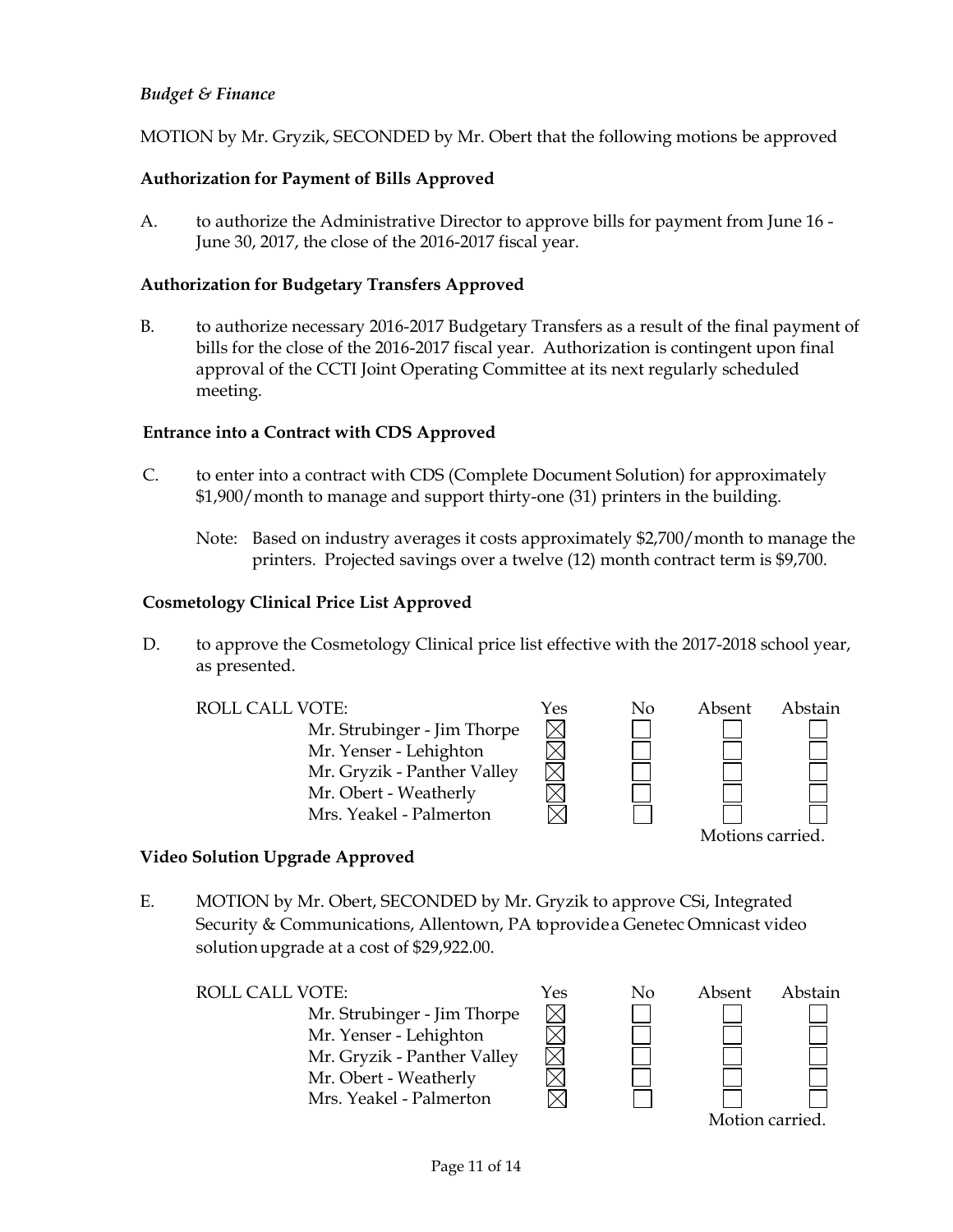# *Buildings & Grounds*

NONE

# *Administrative*

MOTION by Mr. Obert, SECONDED by Mr. Gryzik that the following motions be approved:

# **Policy #405 First Reading Approved**

A. to approve the first reading of policy #405 (Professional Employees).

# **Policy #118 Second Reading and Adoption Approved**

B. to approve the second reading and adoption of policy #118 (Programs).

### **Policy #246 Second Reading and Adoption Approved**

C. to approve the second reading and adoption of the CCTI Wellness Policy (#246 – Pupils), as presented.

### **Car Show/Fundraiser Approved**

D. to approve SkillsUSA to host a car show/fundraiser on the CCTI campus, Saturday, September 23, 2017 (rain date Saturday, September 30, 2017).

### **Golf Tournament Approved**

E. to approve the 4th annual Golf Tournament scheduled for October 7, 2017 at White Birch Golf Course, Barnesville, PA to benefit CCTI students.

### **5k Run/Walk Fundraiser Approved**

F. to approve the 5<sup>th</sup> annual SkillsUSA 5k Run/Walk fundraiser scheduled for October 14, 2017 at Glen Onoko, Lehigh Gorge State Park.

### **Student & Parent handbook Approved**

- G. to approve the CCTI 2017-2018 Student & Parent Handbook, as presented.
	- Note: The handbook was distributed to the CCTI Joint Operating Committee members via e-mail June 8, 2017 for perusal.

### **Carbon-Monroe-Pike Drug & Alcohol Commission, Inc. Contract Approved**

H. to approve the contract with Carbon-Monroe-Pike Drug & Alcohol Commission, Inc. as presented.

VOTE: YES-5 NO-0 ABSENT-0 ABSTENTIONS-0

Motions carried.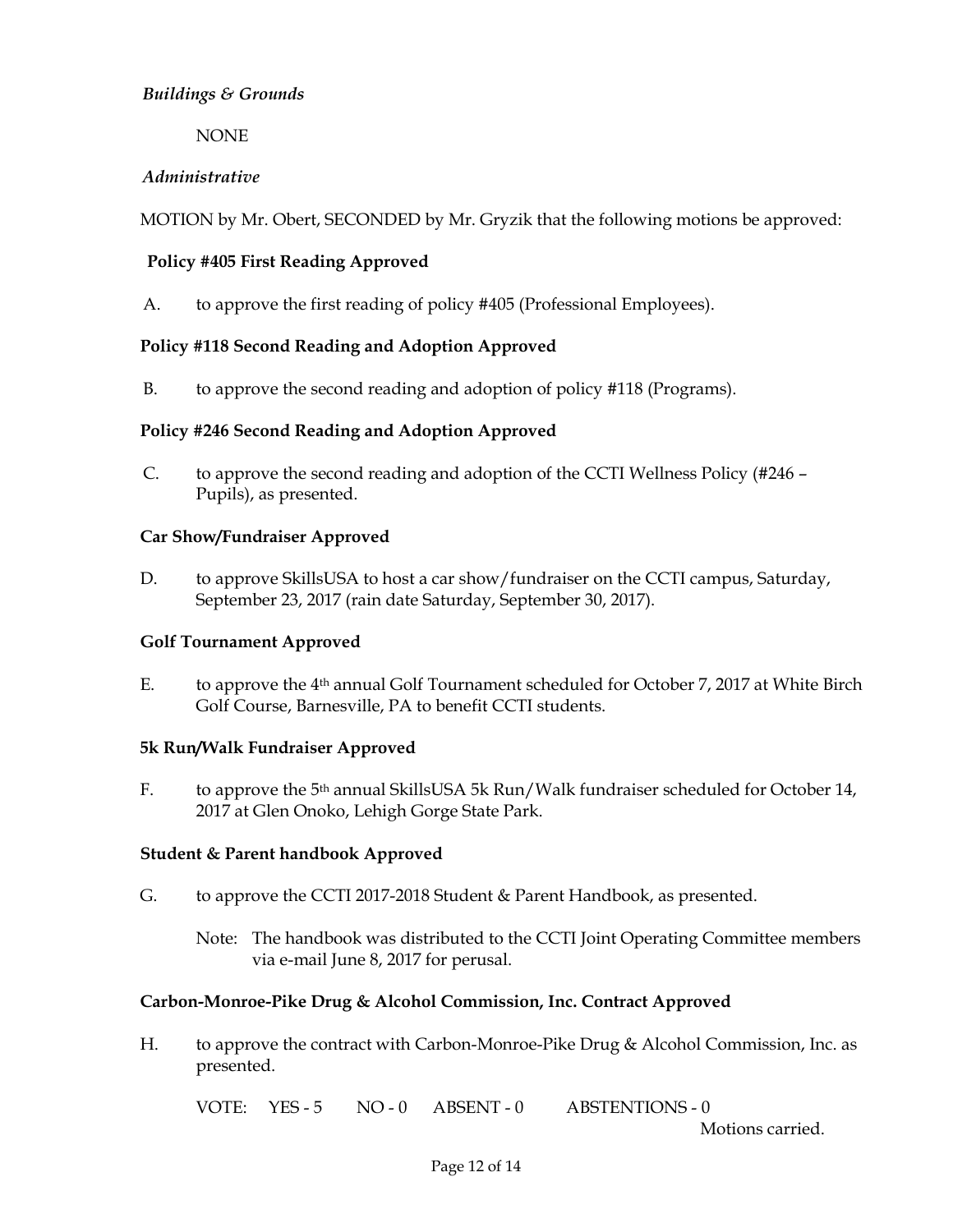# **Reports**

#### **Foundation Report Accepted**

A. MOTION by Mr. Gryzik SECONDED by Mr. Yenser to accept the Carbon Career & Technical Institute Foundation Report, as presented.

Note: The balance in this account stands at \$2,217.57.

VOTE: YES - 5 NO - 0 ABSENT - 0 ABSTENTIONS - 0

Motion carried.

#### **Administrative Reports**

- A. MOTION by Mr. Gryzik, SECONDED by Mr. Obert to accept Administrative Reports from the following:
	- a. Mr. Brent Borzak, Principal
	- b. Mrs. Heather Mullen, Adult Education Site Supervisor

VOTE: YES - 5 NO - 0 ABSENT - 0 ABSTENTIONS - 0

Motion carried.

#### **Old Business**

NONE

#### **New and Miscellaneous Business**

*Faculty Conference Reports*

MOTION by Mr. Obert, SECONDED by Mr. Gryzik that the following motions be approved:

- A. to acknowledge receipt of the conference report submitted by Chef A.J. Burke, Culinary Arts Instructor after attending the Schiff's Foodservice Show May 7 & 8, 2017 at Mohegan Sun Pocono.
- B. to acknowledge receipt of the conference report submitted by Scott Bartholomew, Special Education Teacher after attending the 45th Special Education Law Conference: Special Education Law at a Time of Change, May 12, 2017 at Lehigh University, Bethlehem, PA.
- C. to acknowledge receipt of the conference report submitted by Jeremy Pease, Drafting and Design Technology Instructor after attending Synergis University: An Entire Day Dedicated to Helping You Stay Ahead (Autodesk Learning Event) May 17, 2017 at The Sands Hotel, Bethlehem, PA.